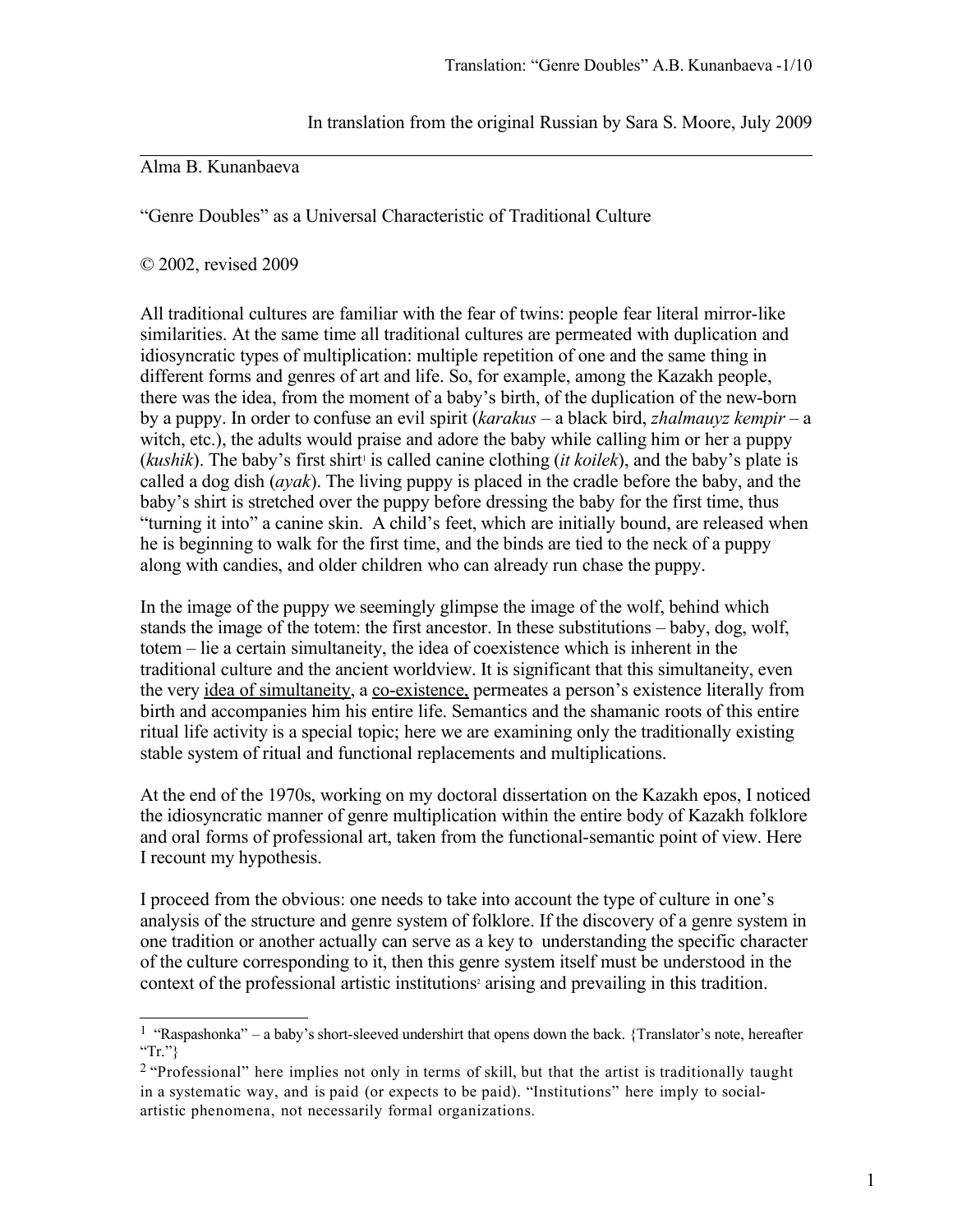Genres are connected not only with the texts of a culture, but also with its functions, and also, therefore, with the carriers of these functions, with its ethnophore.<sup>[3](#page-1-0)</sup> Consequently, notwithstanding one or another set of musical (or other) genres, we must proceed not only from the content of the oral text, but also from the entire sociocultural context of their existence.

I did such a contextual study with respect to Kazakh musical-poetic culture through comparingand contrasting<sup>4</sup> its three traditional subcategories of cultural expression: folk song (i.e., strictly folklore), *akyn* culture (wherein the *akyn* directs traditional ritual in the capacity of a professional artist) and epic (an unconditionally professional art form).

Each event, each assertion, being located in the system of the genres of traditional oral culture, becomes comprehensible at three different, but mutually inclusive levels: at the level of ordinary consciousness (in the ritual genres of folklore), at the level of the ritualized clan consciousness (in the *akyn* tradition), and at the level of the aphoristic and descriptively revealed, its own kind of "scientific" consciousness (in the epic tradition). [5](#page-1-2),[6](#page-1-3) Overlaying all institutional differences are certain subject areas (briefly: ["](#page-1-4)threading," "reflection," "edification," and the like), principles and methods of textual embodiment, those which had to be duplicated, or more precisely, tripled at the levels of folkloric ritual, *akyn* lyric poetry and the epic. Or, taking as a basis the final aim of each group of genres, the subject areas had to be tripled at the levels of individual person, clan and entire ethnos[.](#page-1-5)<sup>8</sup> And at the same time everywhere in Kazakh traditional poetry the moral-ethical starting point is key: it is precisely that starting point that gives rise to the unified current of culture, whose energy also ensures uniformity in the spiritual guideposts of the people, as they are personified in each of the aforementioned genres.

On the basis of the proposed structuring of the traditional Kazakh repertoire of songs in connection with the artistic formal traditions historically prevailing in the culture, I introduce into the scholarship the concept of genre doubles, and in the working method I propose the following composition of Kazakh folksong culture:

<span id="page-1-0"></span><sup>3</sup> *Ethnophore*: the carrier of a particular ethnic culture (from *Slovar'-spravochnik russkogo gumanitarnogo internet-universiteta* [Reference Dictionary of the Internet University of the Humanities]. Moscow 2006). This term has been in use in Russian ethnographic scholarship since the 1970's, and in Russian ethnomusicology since the 1980's.{Tr.}

<span id="page-1-2"></span><span id="page-1-1"></span><sup>&</sup>lt;sup>4</sup> Through a process of "institutional differentiation" - the comparison of different cultural institutions. {Tr.}  $<sup>5</sup>$  This is to say, the "genre doubles" take place at three levels of awareness: everyday, ritual, and</sup> epic. The author adds (see footnote below) a fourth level of awareness: competition.{Tr.}

<span id="page-1-3"></span><sup>6</sup> For more about the traditional institutions of the *akyn* (poet-singer) and *zhyrau* (epic storyteller), see: Edige Tursynov. "Tipy nositelei kazakhskogo fol'klora" ["Types of Bearers of Kazakh Folklore"] Alma Ata, 1976 (in Kazakh); Alma Kunanbaeva. "Zhanrovaia sistema kazakhskogo muzykal'nogo eposa: opyt

obosnovaniia" ["The genre system of Kazakh musical epics: An attempt at definition"] In the book: *Muzyka epo*s*a* ["The music of the epos"]. Compiler-editor I. I. Zemtsovskii. Yoshkar-Ola: Soiuz kompozitorov Rossii, 1989. For the present edition of this article I add a fourth traditional institution: the practice of **competitions** (belonging to the Kazakh traditions of *aitys*, *tartys*, *baiga*, and others). For more information see my article "Surprises of typology: from the World of Ancient Greek and Kazakh Lyric Poetry" (published in the book in memory of Boris N. Putilov *Folklore and Folk Culture.* St. Petersburg: publisher Dm. Bulanin).

<span id="page-1-4"></span><sup>&</sup>lt;sup>7</sup> "Threading" refers to a type of poetry that is a string of aphorisms.  $\{Tr.\}$ 

<span id="page-1-5"></span><sup>&</sup>lt;sup>8</sup> Ethnos: people of the same race or nationality who share a distinctive culture. {Tr.}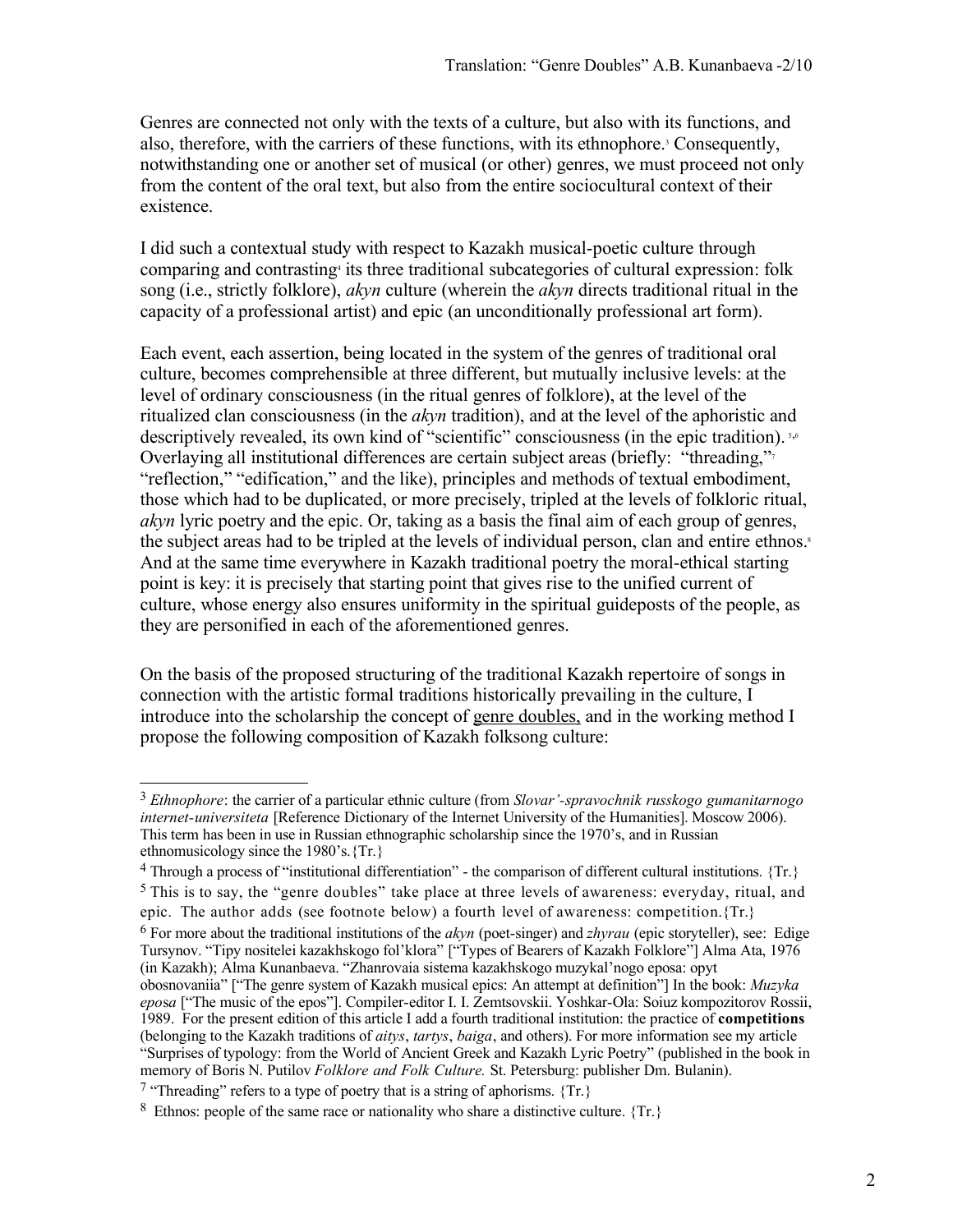- I. Folksong tradition.
	- 1. Ritual songs.
	- 2. Lyric songs.
	- 3. Epic songs.
- II. *Akyn* tradition.
	- 1. *Akyn* doubles of ritual songs.
	- 2. Professional lyric poetry.
	- 3. Songs by *akyns*[9](#page-2-0) with epic plots.
	- 4. Genres of *aitys* (song-poetry disputes).

III. Epic tradition.

- 1. Epic doubles of ritual songs.
- 2. The epic story, in its complete form  $(z<sub>h</sub>)<sub>r</sub>$  an epos, strictly speaking)
- 3. *Tolgau* ("meditation"), *terme* ("didactic"), *osiet* ("instruction"), *nakyl soz* ("instructions") *khat* ("letter"), *soz* ("speech"): what I call "orbital" genres "around" the epos *per se*.
- 4. Epic lyric poetry.

This diagram shows not only the generic characteristics of each group, but also the presence of the specific connections between them.

Moreover, if we take the diagram as a working model, then the very criteria by which classifications are determined for a particular work change: the criteria no longer appear as separate demarcating components of the whole (text, melody, the presence of instrumental accompaniment, and the like), but the entire totality of demarcations, necessarily also including the social-artistic position of a live performer in the culture, and, just as pertinently, the factor of how the performer's creativity is perceived in society.

In fact, for the traditional society the concepts of the epic tradition (*zhyraulyk destur*), the art of singing (*enshilik oner*), and the art of the akyn (*akyndyk*) are not just theoretical ideas, but the wide complex of concrete phenomena and associations based on extensive cultural experience. Also, there is a class of audience members which are considered highly skilled "perceivers" of the art [so-to-speak epic performance connoisseurs and critics] who play the role of approving or disapproving of a performance.[10](#page-2-1) Only by taking into account the reality of how the perception of art is valued in a traditional medium is it possible to approach the clarification of the terms themselves, and their actual fulfillment. In discussing genre doubles in the Kazakh song culture I will describe three possible situations and their interpretations.

<span id="page-2-0"></span><sup>9</sup> *Akyn* - bard

<span id="page-2-1"></span> $10$  This "professionalized" epic critic in a traditional milieu is expected by the audience and epic singer alike to give supporting comments on the performance. This is a traditional role, not a paid one (while the epic singer's position is paid). {Tr.}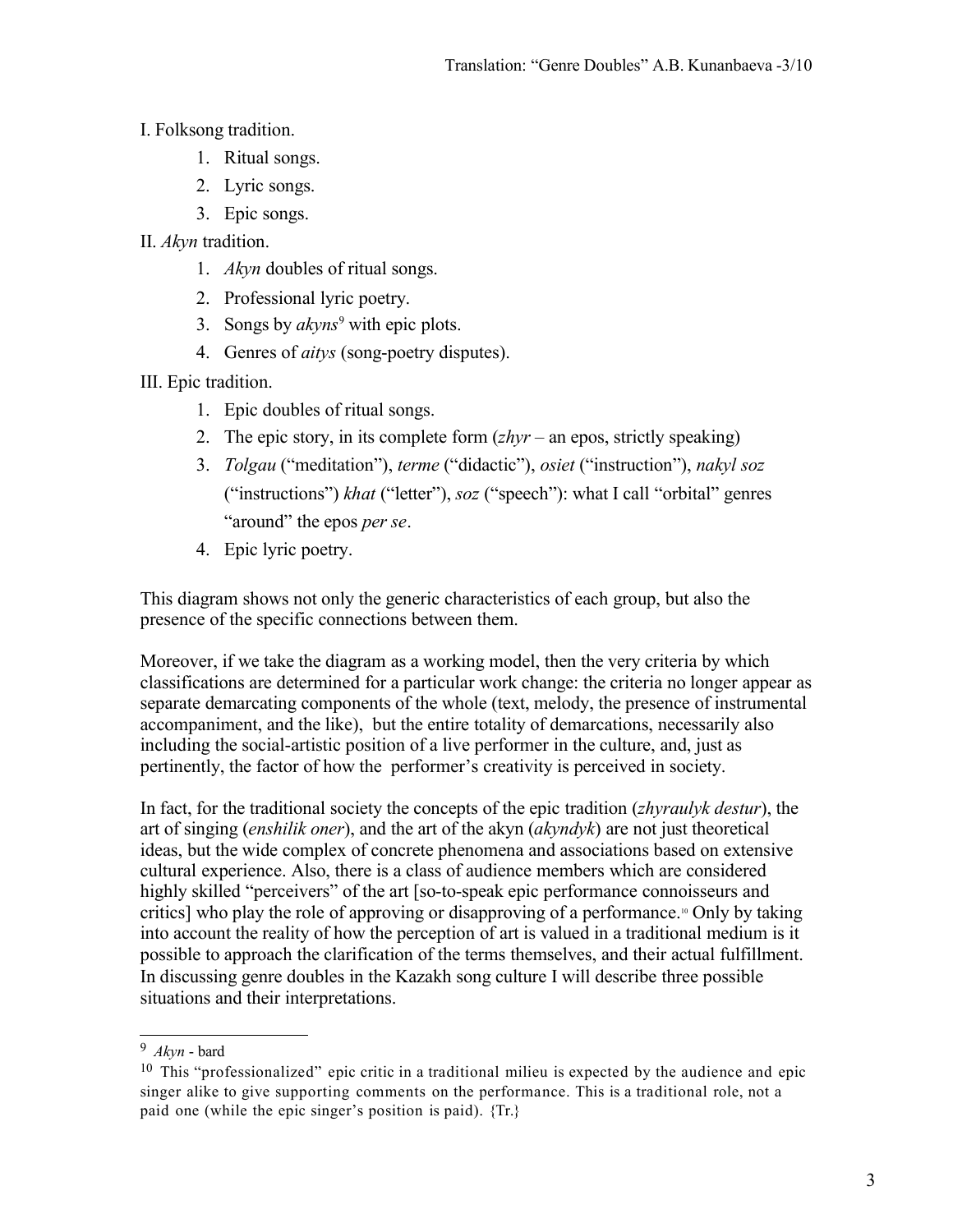First: creative works, identical by their essential demarcations or identical from our point of view – while in reality they occur in different genre groups in different regions. In the case of a mass confirmation of this differentiation it is possible to speak about either the specific character of a region, or about the imperfection of our concepts.

Second: a textual doubling of one and the same versions in all three traditions. In this case we can see their fundamental varied purposes and different places in the concrete artistic community. For instance**,** the didactic *terme* form turns out to belong to both the *akyn* and the epic genre categories. The external similarity leaves differences of form, both musical and functional, untouched: in the contexts of differing perceptions and functions they can mean different things.

Third: if the researcher accepts the theory of genre doubles, he or she can uncover not just the works but the carriers of different kinds of works from different social-artistic traditions which otherwise appear to be absolutely monolithic within each region, from the musical-stylistic point of view. Thus, a similar individualized approach will reveal the performers of all the basic types (*bakhsy*, *zhyrau*, *zhyrshi*, *enshi* and *akyn)* within this medium, which will make it possible to compare representatives of the same type without making an unintentional error of substitution.

It seems to me that by using this paradigm one can reveal the real typology of culture which reflects essential cultural differences instead of forcing pseudo-universalities onto the genre.

Now, twenty years later, having encountered a wide variety of ethnic cultures, I begin to see this hypothesis as being of a more and more generalized—if not universal—nature. I find confirmation of my idea everywhere, and therefore, if I am not mistaken, it may be a real universality.

I have yet to begin the stage where I attempt to overturn my own conclusions. Today I present the argumentation of this hypothesis, first limiting myself to Kazakh examples, then continuing on to show how this hypothesis can be seen as inherent in one form or another within a great many ethnic traditions. Moreover, I see the hypothesis reflected in a whole series of fundamental oppositions (more accurately, I should say, I think oppositions are often and quickly revealed to those modern scholars who tend to see oppositions in everything). For example, I see them in poetry and prose, ritual and narration, and so forth. One art form appears as the "other-state" to another art form: one duplicates the other in the languge of its own specific genre or genres.

 Prose does not, for example, stand in opposition to poetry, but is a parallel form of existence of the exact same cognitive constants as poetry. I am impressed by the thinking of Alexander Lobok, for whom "poetry is made to be a mythological rite: it is the authentic center and essence of mythological rite," whereas "the narrative genre appears, everything considered, as principally secondary with respect to myth, ritual, or rites. It appears as the secondary intellectual treatment of myth: as a method of using the word to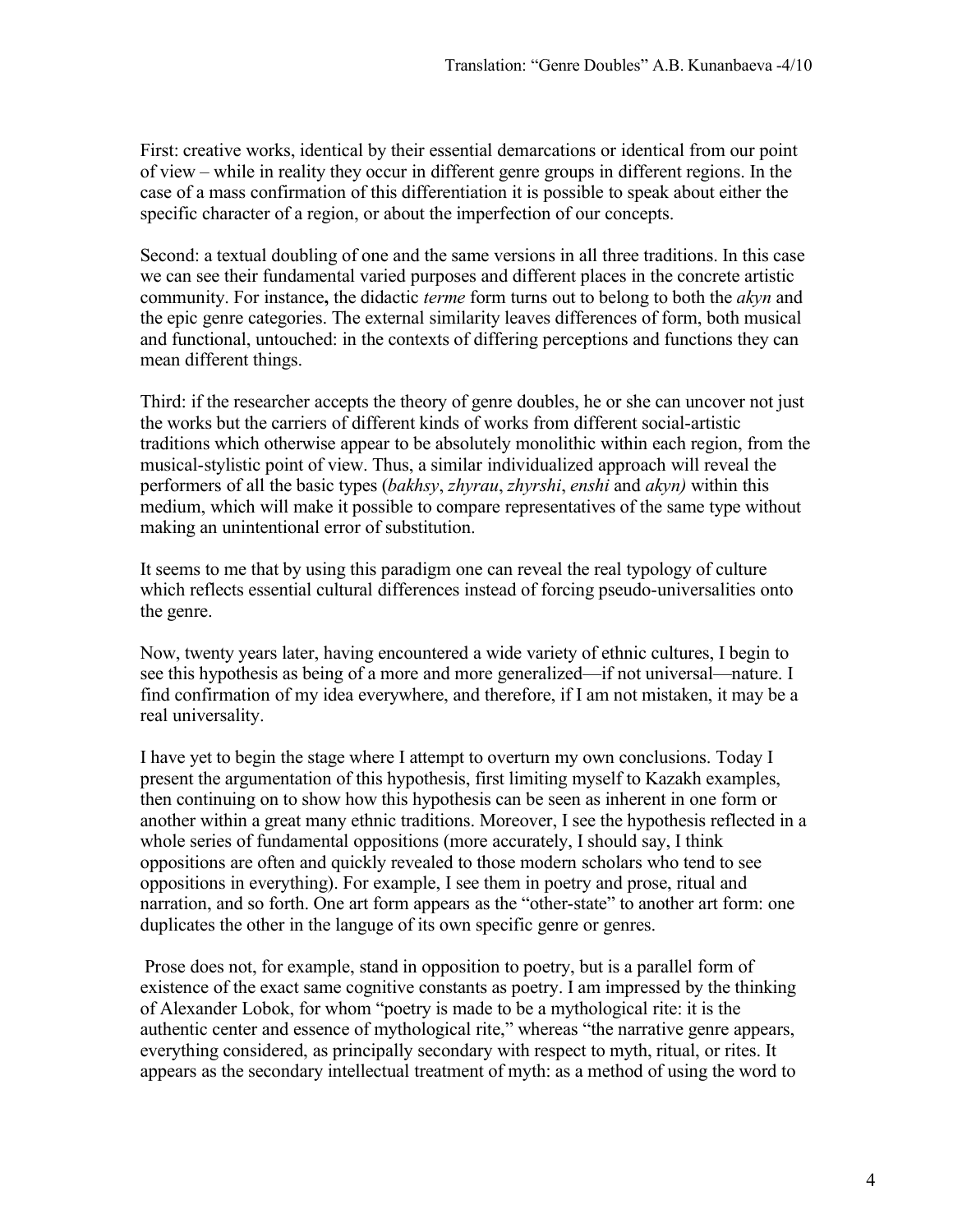redesign myth."[11](#page-4-0) Similar but less obvious doubling takes place when one compares the ritual and narrative forms of myth: they are doubled, each in their own "genre."

"Narrative mythology is the true 'other-state' of natural and ritual forms of myth."[12](#page-4-1) But, indeed, the same can be said also in relation to such phenomena as the parallel realities of sleep and wakefulness: sleep is reality, just a different kind. Lobok mentions the well known phenomenon from Australian Aboriginal mythology called "Dream Time." This is a state that occurs, not as something that happened in the past, but rather as "a certain parallel time and place, a certain special dreamlike modus of world existence."[13](#page-4-2) I permit myself to read this all in my own terms of worlds duplicating each other.

Moreover, I shall now permit myself to read the history of traditional culture as a whole in this way. I see a basis for this approach in the fact that practically the entire depth of oral culture, its entire volume, stretched seemingly horizontally, through space, across each ethnic territory, is interpenetrated with the same basic ideas, values and images. Such is our initial premise for the study of oral culture.

As Izaly Zemtsovsky showed,[14](#page-4-3) every genre presents a kind of special window through which people look on the whole world. As a result, we have a multiplicity of images of the same world. Each genre reflects not only one sector of reality that is dominant in the genre, but the entire wealth of the universe that enters into the world view of the ethnos.

The method proposed by Zemtsovsky is important and extremely promising as it is directed toward the exposure of each genre's concealed possibilities which are usually not noticed by analysts. However, for our purposes, this method is also insufficient, being limited only to the genre aspect of culture in its relation to reality; here we are interested in all aspects of culture without exception, including examples of doubling that fall outside of traditional genres. The examples presented here demonstrate the phenomenon of how doubling goes beyond the level of genre.

Our initial prerequisite is based on the acknowledgment of self-propagation as the bases of existence of any oral culture, generally speaking.[15](#page-4-4) This acknowledgment helps one not only to understand and, I think, also to satisfactorily explain many obscure and even mysterious instances in traditional culture, but also to recognize them as such. We know that new sight, new prospect produces new knowledge.

<span id="page-4-0"></span><sup>11</sup> See A. M. Lobok. Antropologiia mifa. Ekaterinburg: Bank kul'nurnoi informatsii, 1997, p. 487. ["The anthropology of the myth."]

<span id="page-4-1"></span><sup>12</sup> Ibid, p. 491.

<span id="page-4-2"></span><sup>13</sup> Ibid, p. 576-577.

<span id="page-4-4"></span><span id="page-4-3"></span><sup>&</sup>lt;sup>14</sup> For more information, see the following articles by I. I. Zemtsovsky [transliterated: "Zemtsovskii" {Tr.}]: (1) "Rekonstruktsiia predstavleniia o tselostnosti fenomena fol'klornogo zhanra: metod i primer" in the magazine "Bulgarsko muzikoznanie," 1986, No. 1, p. 16-24, with an abstract in Bulgarian and English ["The reconstruction of the concept of integrity in the phenomenon of the folkloric genre" in "Bulgarian Musicology"], and also (2) "Predstavlenie o tselostnosti fol'klornogo zhanra kak ob'ekt rekonstruktsii i kak metod". [The concept of the integrity of the folkloric genre as the object of reconstruction and as a method"] in the book *Fol'klor i etnografiia*. ["Folklore and ethnography."] Leningrad: Nauka, 1990, p. 205-212. <sup>15</sup> "Self-propogation" here indicates that, to researchers, it appears as if the propagation of oral culture goes on independent of human activity. {Tr.}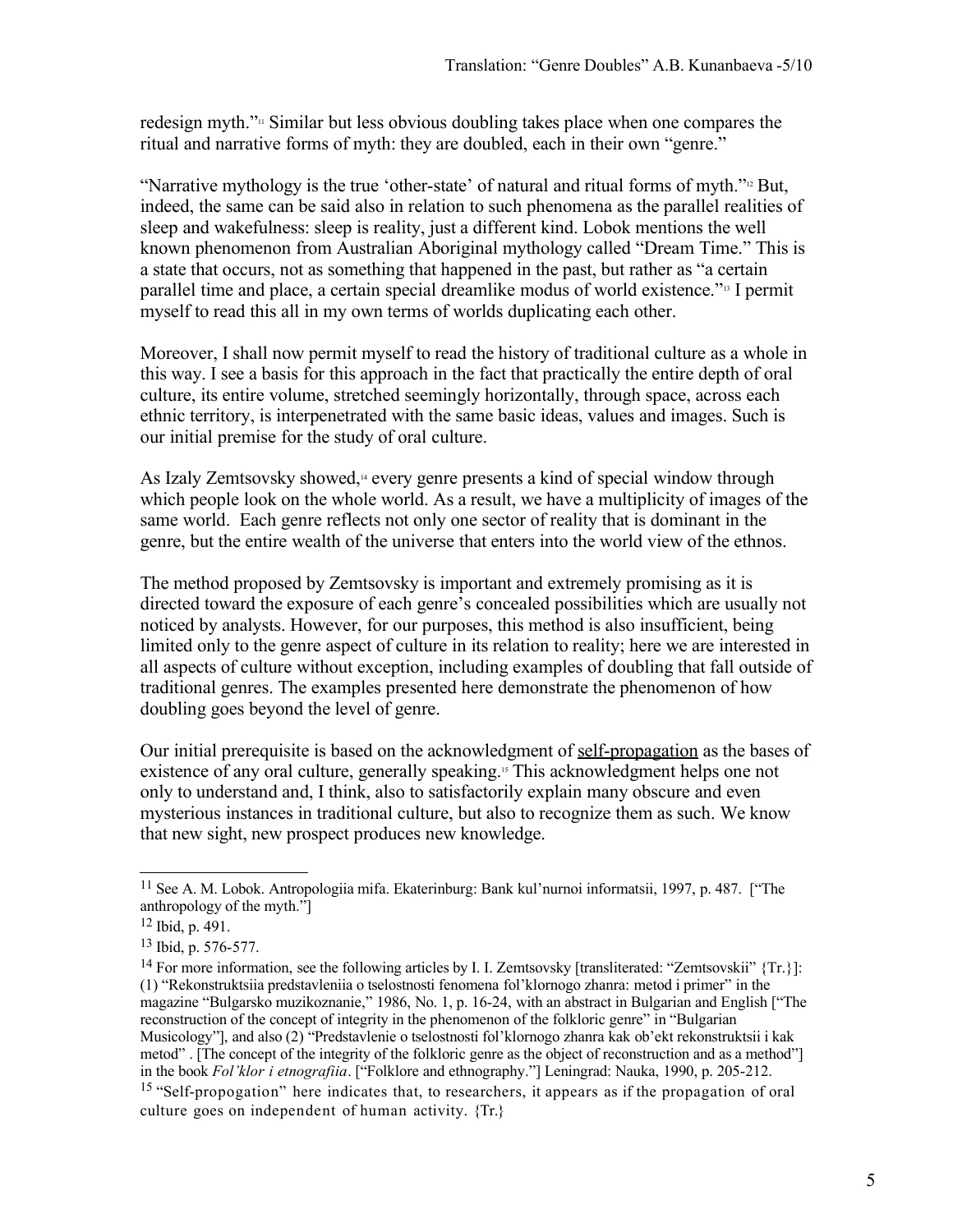But, one may ask, how does one interpret these new facts, standing before us in their new constellation? How does one explain this starry sky of culture opening suddenly before us, in all its many colors?

For an answer to this complex question one must approach from a distance.

First of all, for expedience, it seems one must define an initially productive period of folklore, saturated by a plurality of events, including events of an *ethnogenetic[16](#page-5-0)* nature, and including migratory processes of varied natures and causes, the development of society's class infrastructure and all that one could conditionally call the horizontal [spacial, geographic] development of an ethnos and its oral culture. Since the beginning of active ethnic self-awareness and, most importantly, with an increase in external interest in folklore "from the sidelines" and, so to speak, from above, i.e., in more modern language, with the appearance of *folklorism*, [17](#page-5-1) one must assume that a folklore's productive period ends as it is replaced by the productive period of folklorism, i.e., the development of the entire network of vertical relationships in a culture.

During the study of a productive period of folklore and its genre systems, it is advisable not to be limited to the traditional genre approach and to subdivide the particular kinds of activity which are actually broader and more precise than "genres" and which encompass the full entirety of a culture. Every subdivision of this nature is demarcated with its own relationship to the same reality. But this is not enough. One and the same subdivision is embodied by a different genre: in the different local traditions, and in the artistic repertoire of the different social and gender and age groups of an ethnos. The generally immutable law of oral tradition is such that it preserves itself from oblivion and destruction: it attaches itself in eternity, so it, being dispersed, is not scattered, but seemingly being multiplied, it concentrates its essence in a culture's tradition.

We propose to call "genre doubles" just those manifestations by different genres of the same kind of artistic syncretic<sup>[18](#page-5-2)</sup> activity within a given ethnic tradition's productive period.

Genre doubles indicate precisely original plurality, not evolutionary development of the same thing, or transformation of one thing into another. It is important to realize that this plurality is not by chance and is not arbitrary, but is always dependent on real historic context. The plurality is dependent on (1) function and genre, (2) social structure, (3) region, and (4) the perspective of gender and age.

The law of the living is such: culture duplicates itself at all levels by its self-fulfillment (regionally, functionally, socially, in terms of gender and age), by the very same means makes its core values unshakable.

<span id="page-5-0"></span><sup>&</sup>lt;sup>16</sup> *Ethnogenetic*: relating to the origin and history of a given ethnic group. {Tr.}

<span id="page-5-1"></span><sup>&</sup>lt;sup>17</sup> *Folklorism*: inauthentic, manufactured folklore presented as if it were genuinely traditional: a secondary form of existence of folklore. {Tr.}

<span id="page-5-2"></span><sup>18</sup> *Syncretic*: a quality of fusing the substances of elements that are now usually differentiated (in modern times) but which were interrelated and indissoluble (in ancient times). *Primitive syncretism* is the theory of Alexander N. Veselovsky (1838-1906) that all arts come from a primary (i.e., primordial, prehistoric), indivisible form (see his *Historical Poetics,* 1940). {Tr.}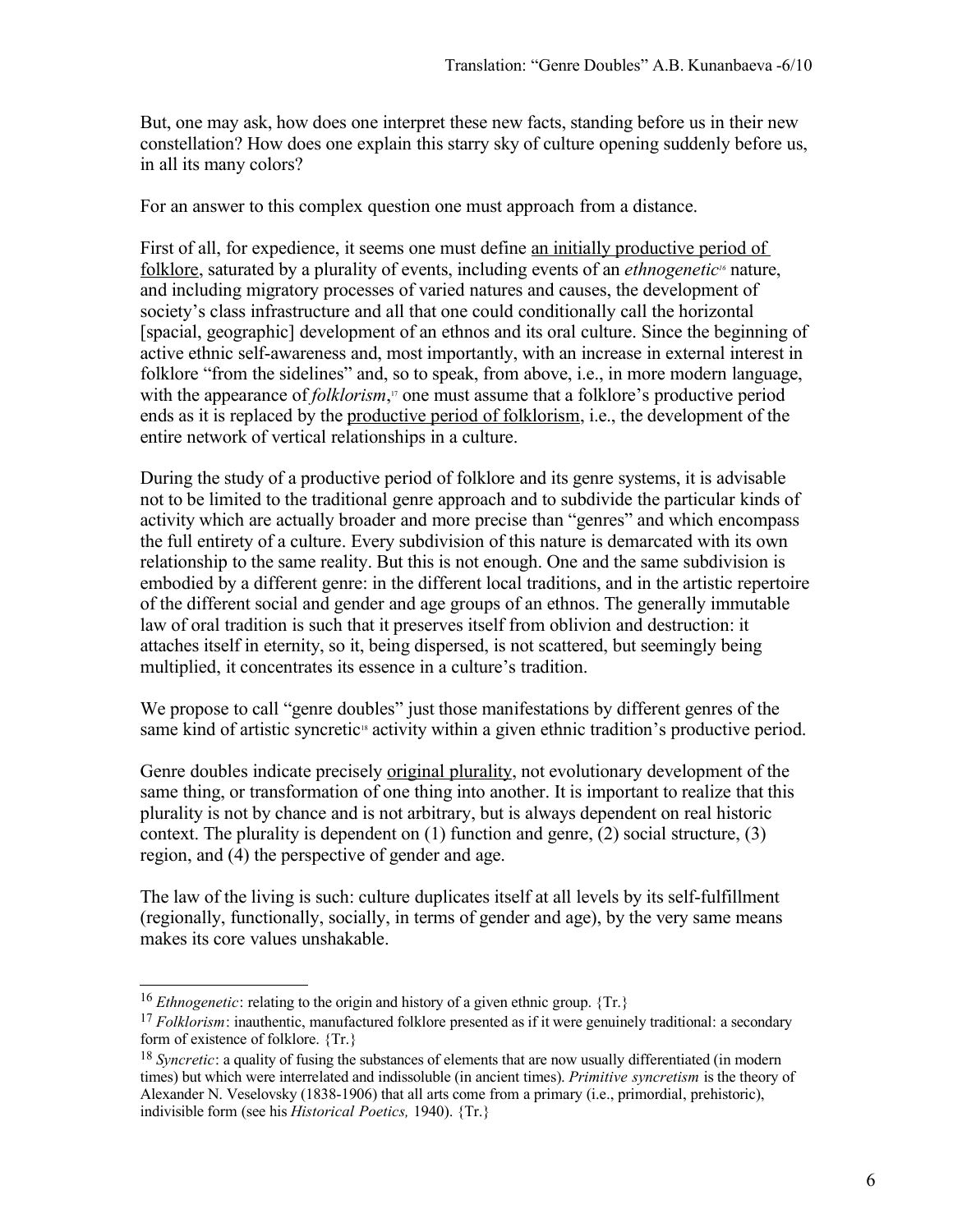The acknowledgment of genre doubles as a general law of oral culture's existence opens up new research perspectives for the fields of folkloristics, ethnomusicology, cultural anthropology, and ethnography. Genre doubles allow the explanation of why we are justified in reconstructing a whole mythology or ritual system from one or another ancient ethnos based only on fragments of its traditional culture. (Naturally, for these purposes, the parallel development of Zemtsovsky's hypotheses, explaining the possibility of reconstructing the integrity of each genre, is appropriate.)

The aforementioned also concerns the epos, with the reference to which this article began. Moreover, this idea works especially clearly on the material of the epos.

In fact, although the epos is one way or another genetically connected with archaic mythology, cosmogony, ritual and shamanism, it cannot, strictly speaking, be considered proper folklore, since it is the art of the professional epic "singers-of-tales," rhapsodes. Nevertheless, it can have–and, as I try to show, actually has – its genre doubles in folklore. Analytically, I am limited to Kazakh material, as it is the most familiar to me, and the most studied, not only in the literature, but also as a result of my own long-standing field work in different regions of traditional and relatively new Kazakh settlements. Nevertheless, I am justified in noting that my hypothesis, procedure and conclusions relate not only to the Kazakh epos, but to the productive period of the oral culture of every ethnos, basically without exception. In any case, Zemtsovsky, familiar with my hypothesis in its initial short version,<sup>[19](#page-6-0)</sup> shows its applicability to Russian folklore.<sup>[20](#page-6-1)</sup> Here are a few examples examined in detail in his new manuscript.

Genre doubles, according to this study, are obvious in the poetics: it suffices to compare the formulae of praise songs at the end of the Russian epic folk tales (*bylina)*, fairy tales, wedding praise songs, carols and other seasonal ritual and round-dance (*khorovod)* praise songs with each other, showing the unique genre parallels of exactly the same idea of praising (laudation and gratitude, etc.). At one time they seemed to be a magic formula, i.e., there was one additional genre hypostasis<sup>[21](#page-6-2)</sup> consisting of the same ritual-poetic idea.

Thanks to this approach, the notorious problem of the "authorship" of the Russian epos is also solvable on some level. Meanwhile, according to Zemtsovsky, the particular genrestylistic versions of an epos could have originally existed in different layers of old Russian society: it was as if each social stratum "wrote" its own version of native history. Motives and plots could sometimes intercept each other, especially with the influence of the socialartistic institutions of itinerant singers, pilgrims, traveling blind bards (*kaliki perekhozhie*) and wandering minstrel-clowns (*skomorokh*).

The situation also becomes clear with the epic poetry (*bylina*) motives in caroling songs in the Russian north (though not exclusively in the north) and in the wedding songs in the

<span id="page-6-0"></span><sup>19</sup> See my article "Zhanrovaia sistema kazakhskogo muzykal'nogo fol'klora…," p. 82-112. ["The genre system of Kazakh musical folklore."]

<span id="page-6-1"></span> $^{20}$  I have had the lucky opportunity to familiarize myself with the work he is preparing for an as-yet unpublished book about Russian folk music, consolidating his many years of research, and received the kind permission of the author to briefly summarize some of his theses.

<span id="page-6-2"></span><sup>21</sup> *Hypostasis*: aspect or embodiment, e.g., the understanding of the Christian God as having three aspects, in the Father, Son, and Holy Spirit. {Tr.}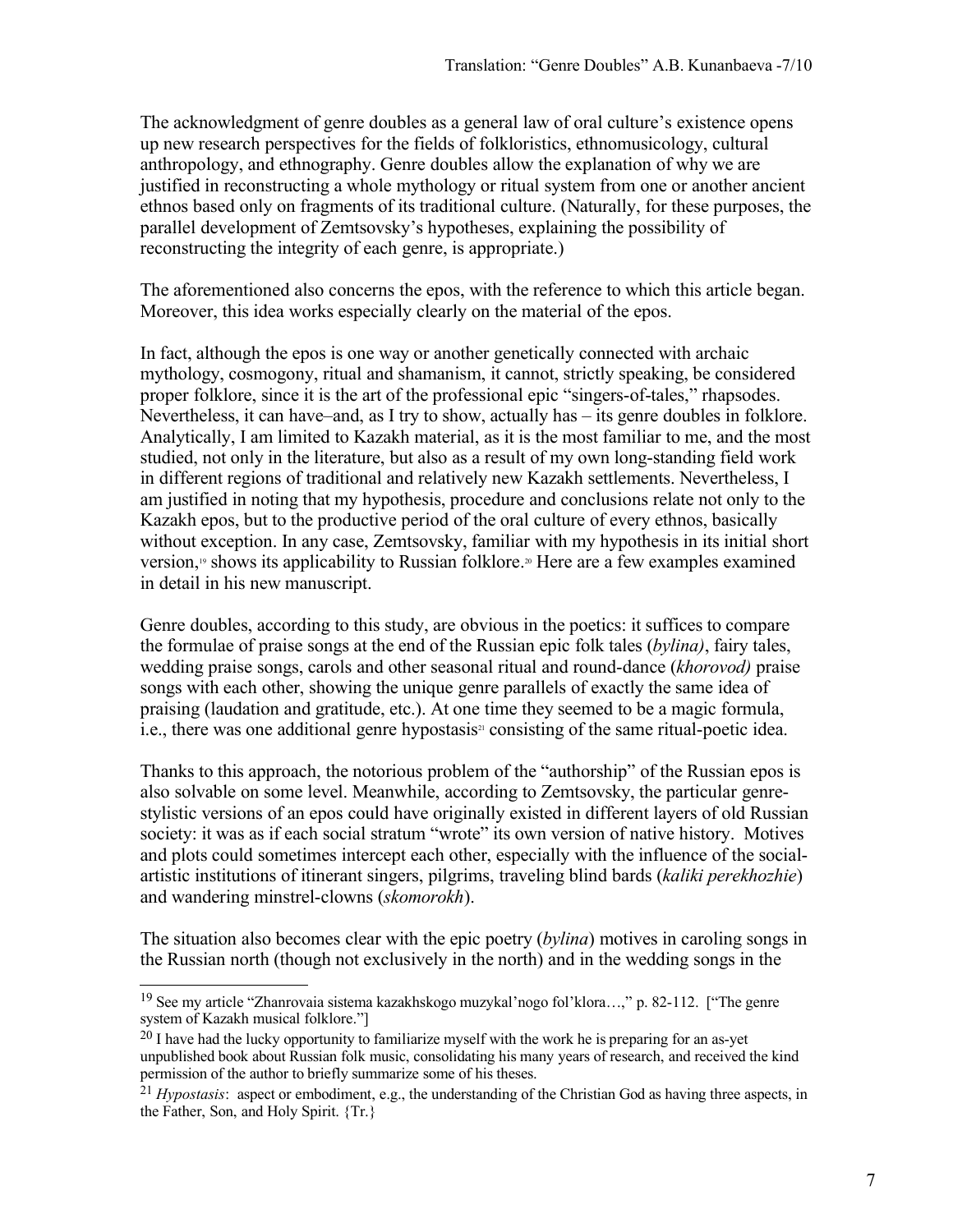south, among the Don Cossacks. From here comes the tendency of musical ballad plots to exist in songs of different genres, such as epic, lyric, wedding, dance, and lullaby songs. In the 1980s Zemtsovsky wrote that round-dances required (sic.<sup>[23]</sup> the ballad as the means by which to reflect and encompass the entire world that is not embraced with dance alone.<sup>[23](#page-7-1)</sup>

In short, everything in the oral tradition – formulas, musical motives, plots, poetics, the genres themselves, etc. – each without exception has its "doubles" along the vertical (social) and horizontal (local dialects). Zemtsovsky thinks it is possible to find idiosyncratic doubles even in tonal modes, scales and rhythms.

Thus, it is already possible to see that genre doubles appear as their own kind of universal concept in the world of separate ethnic oral traditions, i.e., predominantly along the horizontal stratum of <u>one</u> culture. But it is appropriate to ask the question: can the concept of genre doubles also be effective in the field of historical poetics<sup>[24](#page-7-2)</sup>, i.e., predominantly along the historical vertical of many cultures?

Perhaps no one has specifically asked that question. Yet, it is by no means an idle question.

Let us recall one of many (analogous and now already classic) statements by Aleksandr N. Veselovsky:

Myth is transmitted through avatars of fairy tale*,* short stories, and touching tales, so that we can meet it anew in the paperback bindings of a library of novels.[25](#page-7-3)

Andrei L. Toporkov, recently citing this phrase, explained *avatar*, a word now rarely used, as meaning "metamorphoses."[26](#page-7-4) This explanation is completely possible according to the general meaning of phrase; however, there remains the slippery question of why Veselovsky preferred precisely this rare word. Meanwhile, the term *avatar* means literally and primarily an incarnation of an ancient Indian deity (for example, Vishnu). In philosophy this word became a term for the designation of a phenomenon of embodiment or personification of a concept (or even an entire philosophy) in the individual personality. Indeed, maybe all similar, countless, examples turned out to be – for the brilliant mind of Veselovsky – examples of the existence of one plot, image and so on, in the appearance of works in various genres? Maybe Veselovsky had in mind those examples precisely and foremost as examples of multiple-genre incarnation and reincarnation, or as examples of

<span id="page-7-0"></span><sup>&</sup>lt;sup>22</sup> As opposed to the usual way of thinking, which is that the ballad requires the dance.  $\{Tr.\}$ 

<span id="page-7-1"></span><sup>&</sup>lt;sup>23</sup> See the article by I. I. Zemtsovsky on the reconstruction of the idea about the integrity of the folklore genre (1986). There he also wrote about the "universality" of humorous folk ditties: "a quick and brief epos" of the modern day.

<span id="page-7-2"></span><sup>&</sup>lt;sup>24</sup> "Historical poetics concerns itself with the historical evolution of poetic principles, devices and forms, as well as with the evolution of the methods and means of the artistic "assimilation" of reality." (See: Pavel Grincer, in 'Neohelicon', vol. 15, no. 1, March 1988, p. 13).

<span id="page-7-3"></span><sup>25</sup> See A. N. Veselovskii, "Neizdannaia glava iz 'Istoricheskoi poetiki,' *Russkaia literatura*, 1959, No. 3, p. 118-119. ["An unpublished chapter from 'Historical poetics.'"]

<span id="page-7-4"></span><sup>26</sup> See A. L. Toporkov, "Teoriia mifa v russkoi filologicheskoi nauke XIX veka." Moscow: Indrik, 1997, p. 376. ["The theory of myth in Russian philology of the  $19<sup>th</sup>$  c."]